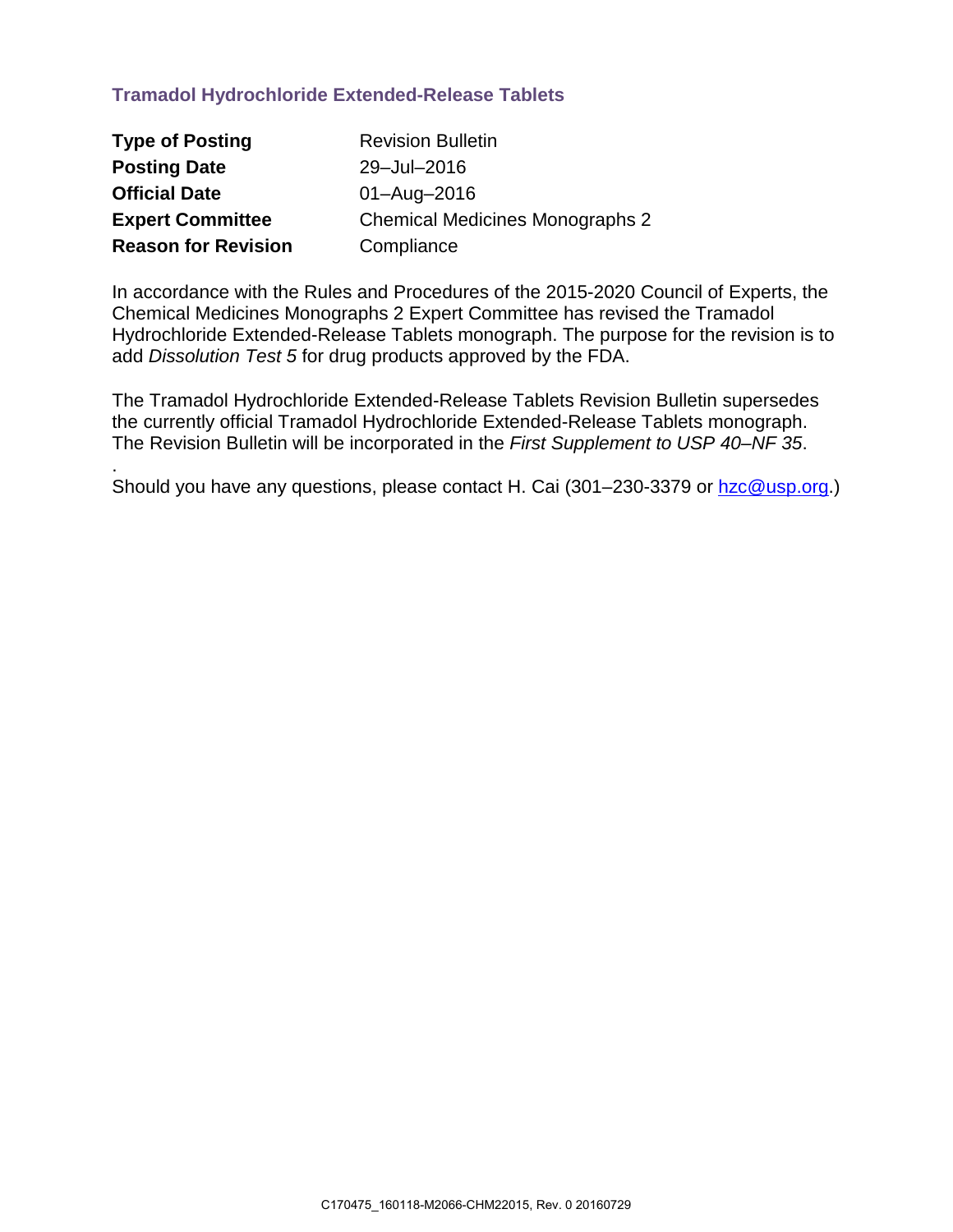# **Tramadol Hydrochloride Extended-**<br> **Release Tablets**<br> **Release Tablets**<br> **Release Tablets**<br> **Release Tablets**<br> **Release Tablets**<br> **Release Tablets**<br> **Release Tablets**<br> **Release Tablets**<br> **C**<sub>*C*</sub> = nominal concentration

**DEFINITION**<br>
Tramadol Hydrochloride Extended-Release Tablets contain (mg/mL)<br>
NLT 90.0% and NMT 110.0% of the labeled amount of **Acceptance criteria:** 90.0%–110.0% tramadol hydrochloride (C16H25NO<sup>2</sup> · HCl). **PERFORMANCE TESTS**

## **IDENTIFICATION**

- **<sup>A</sup>.** The retention time of the major peak of the *Sample Change to read: solution* corresponds to that of the *Standard solution*, as obtained in the *Assay*.
- **<sup>B</sup> <sup>D</sup>ISSOLUTION** 〈**711**〉 **. ULTRAVIOLET ABSORPTION** 〈**197U**〉
	- **Sample solution:** Use the *Sample solution* from the **Test 1**<br>Assay **Medi**

**Analysis:** Using separate 1-cm cells, record the UV spectrum of the *Sample solution* and *Standard solution*. **Times:** 2, 4, 8, 10, and 16 h **Acceptance criteria:** The UV absorption spectrum of **Standard solution:** (L/900) mg/mL of USP Tramadol<br>the Sample solution exhibits maxima and minima at the Hydrochloride RS in Medium, where L is the label the *Sample solution* exhibits maxima and minima at the Hydrochloride RS is<br>same wavelength as that of a similar solution of the claim in mg/Tablet<br>Sample solution.

## •

**Mobile phase:** Tetrahydrofuran, trifluoroacetic acid, tri- of *Medium* preheated at 37.0 ± 0.5°.<br>
ethylamine, and water (10: 0.1: 0.1: 90). [NOTE—Main- **Instrumental conditions** ethylamine, and water (10: 0.1: 0.1: 90). [NOTE—Main-**Instrumenta**<br>tain at a pH range of 2.2–2.4.] **IMODE:** UV

tain at a pH range of 2.2–2.4.]<br> **itandard stock solution:** 1 mg/mL of USP Tramadol **Manalytical wavelength:** 271 nm **Standard stock solution:** 1 mg/mL of USP Tramadol **Analytical wavelength:** 20% of the **Analytical wavelength:** 271 nm and the **Analytical wavelength:** 271 nm and the Cell: 271 nm and the Cell: 271 nm and the Cell: 271 nm Hydrochloride RS prepared by dissolving in 20% of the **Cell:** 5 cm<br>
flask volume of methanol. Sonicate if necessary, and **Blank:** Medium flask volume of methanol. Sonicate if necessary, and **Blank:** *Medium* dilute with water to volume.

**Standard solution:** 0.13 mg/mL of USP Tramadol Hy- **Samples:** *Standard solution* and *Sample solution* drochloride RS in *Mobile phase*, from the *Standard stock* 

**Sample solution:** Nominally 0.13 mg/mL of tramadol hydrochloride in *Mobile phase*. Prepare by dissolving 10 (*i*): Tablets in 20% of the flask volume of methanol, in a water bath for 60 min, at about 60° with intermittent shaking. Sonicate for 10 min. Add 40% of the flask volume of water, and sonicate for 30 min. If all Tablets  $A_U$  = absorbance of the *Sample solution*<br>are not fully disintegrated, then continue to sonicate  $A_S$  = absorbance of the *Standard solution* are not fully disintegrated, then continue to sonicate *A<sub>S</sub>* =  $\frac{A_S}{C_S}$ ously for 10 min using a mechanical shaker, and dilute RS in the *Standard solution* (mg/mL) with water to volume. Centrifuge a portion of the solu-<br>Calculate the percentage of the labeled amount of tion, pass through a suitable nylon filter, and collect tramadol hydrochloride  $(C_{16}H_{25}NO_2 \cdot HCl)$  dissolved<br>the filtrate after discarding the first 2 mL. Pipet 5.0 mL at each time point (i): the filtrate after discarding the first 2 mL. Pipet 5.0 mL of the filtrate into a 200-mL volumetric flask, and dilute with *Mobile phase* to volume.

**Chromatographic system**<br>(See Chromatography  $(621)$ , System Suitability.) (See *Chromatography*  $\langle 621 \rangle$ *, system Suitability.)* Result<sub>2</sub> =  $[(C_2 \times V) + (C_1 \times V_5)] \times (1/L) \times 100$ **Detector:** UV 216 nm **Column:** 4.6-mm × 15-cm; 5-µm packing L11 Result<sup>3</sup> = {(*C<sup>3</sup>* <sup>×</sup> *<sup>V</sup>*) + [(*C2*<sup>+</sup>*C1*) <sup>×</sup> *<sup>V</sup>S*]} × (1/*L*) ×<sup>100</sup> **Column temperature:** 40° **Flow rate:** 1 mL/min **Injection volume:**  $10 \mu L$ **System suitability Sample:** *Standard solution* **Suitability requirements Tailing factor:**  $\sqrt{\text{MT 2.0}}$   $\times 100$ **Relative standard deviation:** NMT 2.0%

**Samples:** *Standard solution* and *Sample solution*<br>Calculate the percentage of the labeled amount of specified time point (mg/mL)<br>tramadol hydrochloride (C<sub>16</sub>H<sub>25</sub>NO<sub>2</sub> · HCl) in the por-<br> $V =$  volume of *Medium*, 900 m Calculate the percentage of the labeled amount of  $V$  specified the point ( $\sim$  H) in the point (mg/mml) *V* = volume of *Medium, 900 mL*<br>tion of Tablets taken: *L* = label claim (mg/Tablet)<br>*V<sub>S</sub>* = volume of the *Sample solution* withdrawn at

$$
Result = (r_U/r_S) \times (C_S/C_U) \times 100
$$

- $r_U$  = peak response from the *Sample solution*<br> $r_S$  = peak response from the *Standard solution*
- 
- 
- $=$  nominal concentration of tramadol

- **Medium:** 0.1 N hydrochloric acid; 900 mL<br>**Apparatus 1:** 75 rpm<br>**Times:** 2, 4, 8, 10, and 16 h
	-
- 
- 
- **Sample solution:** Withdraw 10 mL of the solution under test, and pass through a suitable filter of 0.45- **ASSAY** µm pore size, discarding the first 4 mL of the filtrate. • PROCEDURE **REPLACE REPLACE ASSISTENT** Replace the volume withdrawn with the same volume
	-
	-
	-
	-
	-
	- *solution*<br> **Solution** in the solution: Nominally 0.13 mg/mL of tramadol sample withdrawn from the vessel at each time point

$$
Result_i = (A_U/A_S) \times C_S
$$

- 
- = concentration of USP Tramadol Hydrochloride<br>RS in the *Standard solution* (mg/mL)

$$
Result_1 = C_1 \times V \times (1/L) \times 100
$$

Result<sub>4</sub> = {
$$
(C_4 \times V)
$$
 + [ $(C_3 + C_2 + C_1) \times V_3$ ]  $\times$  (1/*L*)  $\times$   
100

Equation of Equation 11.1: 
$$
1/2
$$

\n**Column efficiency:**  $1/2$  2000 theoretical plates

\nResult<sub>5</sub> =  ${(C_5 \times V) + [(C_4 + C_3 + C_2 + C_1) \times V_5]} \times (1/l)$ 

\n7.100 × 100

- Analysis<br>Analysis *C<sub>i</sub>* = concentration of tramadol hydrochloride in<br>Samples: Standard solution and Sample solution **the portion of the sample withdrawn** at the
	-
	-
	- Result = (*<sup>r</sup>U*/*<sup>r</sup>S*) × (*CS*/*CU*) ×<sup>100</sup> each time point and replaced with *Medium* (mL)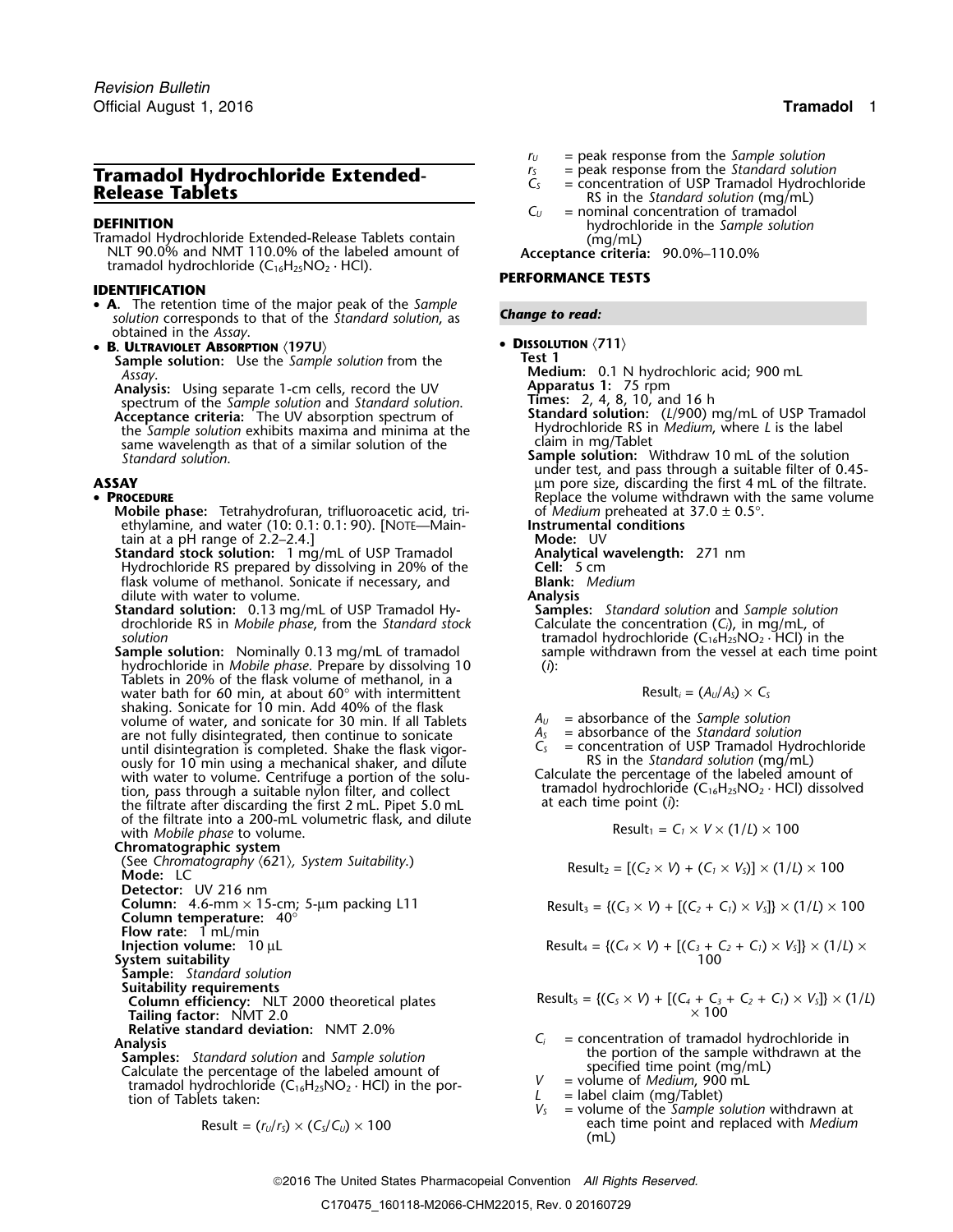**Tolerances:** See *Table 1*.

| TADIE T           |  |             | rime ro                                  |                 |
|-------------------|--|-------------|------------------------------------------|-----------------|
| <b>Time Point</b> |  | Time<br>(h) | <b>Amount</b><br><b>Dissolved</b><br>(%) |                 |
|                   |  |             | <b>NMT 15</b>                            |                 |
|                   |  |             | $10 - 40$                                |                 |
|                   |  |             | $50 - 85$                                | The pe          |
|                   |  |             | $65 - 95$                                | hydro<br>specii |
|                   |  | ۱6          | <b>NLT 80</b>                            |                 |

The percentages of the labeled amount of tramadol<br>hydrochloride (C<sub>16</sub>H<sub>25</sub>NO<sub>2</sub> · HCl) released at the times<br>specified conform to Dissolution (711), Acceptance Ta-<br>**Medium:** 0.1 N hydrochloric acid: 900 ml

| Label Claim<br>(mg/Tablet) | <b>Concentration of</b><br><b>USP Tramadol</b><br><b>Hydrochloride RS</b><br>(mq/mL) |
|----------------------------|--------------------------------------------------------------------------------------|
| 100                        | 0.075                                                                                |
| 200                        | 0.100                                                                                |
| 300                        | 0.200                                                                                |

**Sample solution:** Pass a portion of the solution under test through a suitable filter. test through a suitable filter.<br> **Instrumental conditions**<br> **Injection volume:** 20 μL<br> **Mode:** UV<br> **Injection volume:** 20 μL<br> **System suitability** 

**Mode:** UV **System Suite Section** Sample: *Standard solution* **Cell**<br> **Cell** Suitability requirements

ell<br>
For Tablets labeled to contain 100 mg: 1 cm<br>
For Tablets labeled to contain 200 and 300 mg:<br>
Tailing factor: NMT 2.0<br>
Relative standard deviation: NMT 2.0%

$$
\text{Result}_i = (A_0/A_5) \times C_5 \times V \times (1/L) \times 100 \tag{1}
$$

- $A_U$  = absorbance of the *Sample solution*<br>  $A_S$  = absorbance of the *Standard solution*<br>  $A_S$  = absorbance of the *Standard solution*<br>  $A_U$  = peak response of tramadol from
- 
- 
- *V* = volume of *Medium*, 900 mL *solution*<br>  $L =$  label claim (mg/Tablet)  $C_5 =$  concentration
- 

| <b>Time Point</b> | Time<br>'n | <b>Amount</b><br><b>Dissolved</b><br>(%) |
|-------------------|------------|------------------------------------------|
|                   |            |                                          |
|                   |            | 10–30                                    |

*Revision Bulletin* 2 **Tramadol** Official August 1, 2016

|  | Table 3 (Continued) |
|--|---------------------|
|--|---------------------|

|            | <b>Table 1</b> |                  | <b>Time Point</b> | <b>Time</b> | <b>Amount</b><br><b>Dissolved</b> |
|------------|----------------|------------------|-------------------|-------------|-----------------------------------|
|            |                | <b>Amount</b>    |                   | (h)         | (%)                               |
| Time Point | Time           | <b>Dissolved</b> |                   |             | $47 - 72$                         |
|            | (h)            | (%)              |                   | 10          | $60 - 85$                         |
|            |                | <b>NMT 15</b>    |                   | 16          | <b>NLT 80</b>                     |

The percentages of the labeled amount of tramadol<br>hydrochloride (C<sub>16</sub>H<sub>25</sub>NO<sub>2</sub> · HCl) released at the times<br>specified conform to *Dissolution*  $\langle 711 \rangle$ *, Acceptance Ta-*

**• Test 3:** If the product complies with this test, the

- 
- specified conform to Dissolution (711), Acceptance Ta-<br>
Test 2: If the product complies with this test, the label-<br>
Test 2: If the product complies with this test, the label-<br>
ing indicates that the product meets USP Disso

**Sample solution:** Pass a portion of the solution under **Table 2** test through a suitable filter of 0.45-µm pore size. Replace the portion of solution withdrawn with an equal<br>volume of *Medium*. Discard the first 5 mL of filtrate.<br>**Chromatographic system**<br>(See Chromatography  $(621)$ , System Suitability.)<br>**Mode:** LC

Detector: UV 270 nm

<sup>200</sup> 0.100 **Column:** 4.6-mm × 25-cm; 5-µm packing L1

- Temperatures<br>Autosampler: 10°<br>Column: 25°
- 
- 

- 
- 

0.5 cm **Relative standard deviation:** NMT 2.0%

**Analysis**<br> **Samples:** Standard solution and Sample solution<br>
Calculate the percentage of the labeled amount of<br>
tramadol hydrochloride (C<sub>16</sub>H<sub>25</sub>NO<sub>2</sub> · HCl) dissolved<br>
at each time point (i):<br>
at each time point (i):<br>

- *A*<sub>S</sub> = absorbance of the *Standard solution*<br> *C<sub>S</sub>* = concentration of USP Tramadol Hydrochloride *r<sub>S</sub>* = peak response of tramadol from the *Standar*<br> *RS* in the *Standard solution* (mg/mL) *r<sub>S</sub>* = peak response of
	- $r<sub>S</sub>$  = peak response of tramadol from the *Standard*
- *L* = label claim (mg/Tablet) *C<sub>S</sub>* = concentration of USP Tramadol Hydrochloride **Tolerances:** See *Table 3*. RS in the *Standard solution* (mg/mL)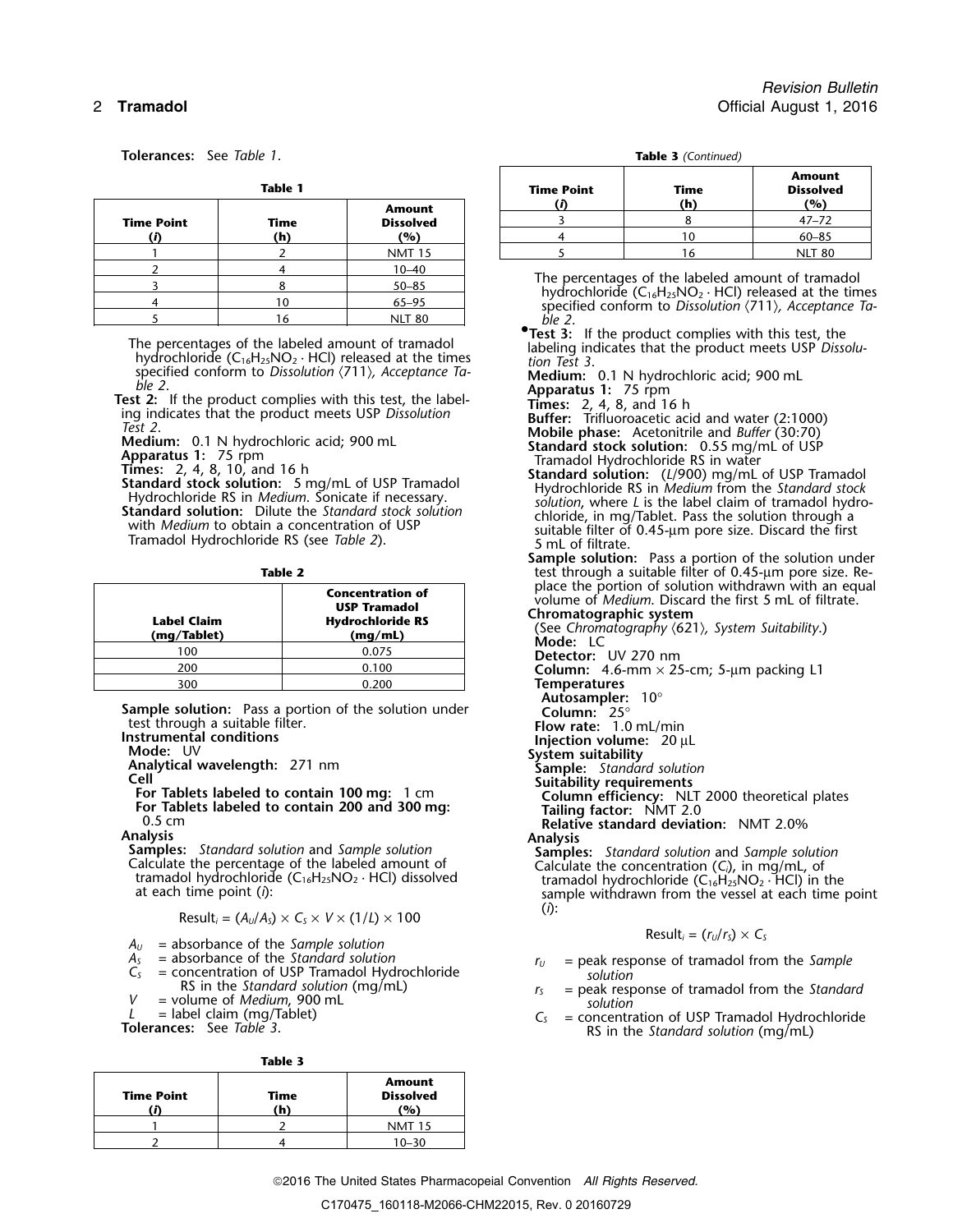Calculate the percentage of the labeled amount of **System suitability**<br>
tramadol hydrochloride (C<sub>16</sub>H<sub>25</sub>NO<sub>2</sub> · HCl) dissolved **Sample:** Standard solution tramadol hydrochloride (C<sub>16</sub>H<sub>25</sub>NO<sub>2</sub> · HCl) dissolved at each time point (*i*):

$$
Result_1 = C_1 \times V \times (1/L) \times 100
$$

$$
Result_2 = [(C_2 \times V) + (C_1 \times V_5)] \times (1/L) \times 100
$$

 $\text{Result}_3 = \{ (C_3 \times V) + [(C_2 + C_1) \times V_5] \} \times (1/L) \times 100$  Sat

$$
Result_4 = \{(C_4 \times V) + [(C_3 + C_2 + C_1) \times V_5] \} \times (1/L) \times
$$
 
$$
Result_4 = \{(r_0/r_5) \times C_5 \} \times (1/L) \times (1/L) \times (1/L) \times (1/L) \times (1/L) \times (1/L) \times (1/L) \times (1/L) \times (1/L) \times (1/L) \times (1/L) \times (1/L) \times (1/L) \times (1/L) \times (1/L) \times (1/L) \times (1/L) \times (1/L) \times (1/L) \times (1/L) \times (1/L) \times (1/L) \times (1/L) \times (1/L) \times (1/L) \times (1/L) \times (1/L) \times (1/L) \times (1/L) \times (1/L) \times (1/L) \times (1/L) \times (1/L) \times (1/L) \times (1/L) \times (1/L) \times (1/L) \times (1/L) \times (1/L) \times (1/L) \times (1/L) \times (1/L) \times (1/L) \times (1/L) \times (1/L) \times (1/L) \times (1/L) \times (1/L) \times (1/L) \times (1/L) \times (1/L) \times (1/L) \times (1/L) \times (1/L) \times (1/L) \times (1/L) \times (1/L) \times (1/L) \times (1/L) \times (1/L) \times (1/L) \times (1/L) \times (1/L) \times (1/L) \times (1/L) \times (1/L) \times (1/L) \times (1/L) \times (1/L) \times (1/L) \times (1/L) \times (1/L) \times (1/L) \times (1/L) \times (1/L) \times (1/L) \times (1/L) \times (1/L) \times (1/L) \times (1/L) \times (1/L) \times (1/L) \times (1/L) \times (1/L) \times (1/L) \times (1/L) \times (1/L) \times (1/L) \times (1/L) \times (1/L) \times (1/L) \times (1/L) \times (1/L) \times (1/L) \times (1/L) \times (1/L) \times (1/L) \times (1/L) \times (1/L) \times (1/L) \times (1/L) \times (1/L) \times (1/L) \times (1/L) \times (1/L) \times (1/L) \times (1/L) \times (1/L) \times (1/L) \times (1/L) \times (1/L) \times (1/L) \times (1/L) \times (1/L) \times (
$$

- $C_i$  = concentration of tramadol hydrochloride in<br>
the portion of sample withdrawn at the<br>
specified time point (mg/mL)<br>  $V$  = volume of medium, 900 mL<br>  $L$  = label claim (mg/Tablet)<br>  $V_s$  = volume of the *Sample solution*
- 
- 
- *(mL)*<br>**Tolerances:** See *Table 4*.

| Table |  |
|-------|--|
|-------|--|

|                     |      | <b>Amount</b><br><b>Dissolved</b><br>(%) |
|---------------------|------|------------------------------------------|
| Time                | Time | 100 mg/Tablet<br>and                     |
| <b>Point</b><br>(i) | (h)  | 300 mg/Tablet<br><b>NMT 40</b>           |
|                     |      | $45 - 75$                                |
|                     |      | <b>NLT 70</b>                            |
|                     | 16   | <b>NLT 85</b>                            |

The percentages of the labeled amount of tramadol hydrochloride ( $C_{16}H_{25}NO_2 \cdot HCl$ ) released at the times  $C_i$  = concentration of tramadol hydrochloride in specified conform to *Dissolution*  $\langle 711 \rangle$ , *Acceptance Ta*-<br>the portion of sample withdrawn at the specified conform to *Dissolution*  $\langle 711 \rangle$ *, Acceptance Ta-* the portion of sample withdra<br>*ble 2*. (RB 1-Oct-2015)<br>pecified time point (mg/mL) ble  $2.$  (RB 1-Oct-2015) *ble 2.* • (RB 1-Oct-2015) specified time point (mg/mL)

**Test 4:** If the product complies with this test, the  $V =$  volume of *Medium*, 900 mL<br>labeling indicates that the product meets USP *Dissolu*-<br>tion Test 4.

**Times:** 2, 4, 8, 10, and 16 h

- **Buffer:** Dissolve 6.8 g of monobasic potassium phos-<br>**Table 5** phate in 1 L of water and adjust with phosphoric acid  $\mathfrak{t}$ o a pH of 3.0.
- **Mobile phase:** Acetonitrile and *Buffer* (20:80)
- **Standard solution:** 0.22 mg/mL of USP Tramadol Hy- **(***i***) (h) (%)** drochloride RS in *Medium*. Sonication may be neces-

sary for complete dissolution.<br>**Sample solution:** Pass a portion of the solution under

test through a suitable filter of 0.45-µm pore size.<br>Chromatographic system<br>(See Chromatography  $\langle 621 \rangle$ , System Suitability.)<br>**Mode:** LC

- 
- 
- 
- 
- **Injection volume:** 10 µL<br>**Run time:** NLT 6 times the retention time of

**Suitability requirements**  $C$ olumn efficiency: NLT 1000 theoretical plates<br>Relative standard deviation: NMT 2% Analysis<br>Samples: Standard solution and Sample solution Calculate the concentration  $(C_i)$ , in mg/mL, of tramadol hydrochloride  $(C_1 \delta H_{25}^\prime NO_2 \cdot \text{HCl}^\prime)$  in the sample withdrawn from the vessel at each time point

$$
Result_i = (r_U/r_S) \times C_S
$$

- *<sup>r</sup><sup>U</sup>* = peak response of tramadol from the *Sample*
- 
- 

$$
Result_1 = C_1 \times V \times (1/L) \times 100
$$

**Amount** 
$$
Result_2 = \{ [C_2 \times (V - V_5)] + (C_1 \times V_5) \} \times (1/L) \times 100
$$

$$
\text{Result}_3 = (\{C_3 \times [V - (2 \times V_3)]\} + [(C_2 + C_1) \times V_3]) \times (1/
$$
  
L) × 100

Result<sub>4</sub> = (
$$
{C_4 \times [V - (3 \times V_5)]}
$$
 +  $[(C_3 + C_2 + C_1) \times V_5]$ )  
× (1/L) × 100

$$
4 \t 16 \t NLT 85 \t NLT 85 \t NLT 85
$$
\n
$$
6 \t \ L11 \t L1 \t L1 \t L2 \t (C_1 \t L1 \t L2 \t L3 \t L4 \t L5 \t L5 \t L1 \t L1 \t L2 \t L5 \t Result5 = ({C5 × [V – (4 × V5)]} + [(C4 + C3 + C2 + C1) × (C1 + C2 + C3) × (C1 + C2 + C3) × (C1 + C2 + C3) × (C1 + C2 + C3) × (C1 + C2 + C3) × (C1 + C2 + C3) × (C1 + C3 + C2 + C3) × (C1 + C3 + C2 + C3) × (C1 + C3 + C2 + C3) × (C1 + C3 + C3) × (C1 + C3 + C3) × (C1 + C3) × (C1 + C3) × (C1 + C3) × (C1 + C3) × (C1 + C3) × (C1 + C3) × (C1 + C3) × (C1 + C3) × (C1 + C3) × (C1 + C3) × (C1 + C3) × (C1 + C3) × (C1 + C3
$$

- 
- 

$$
L =
$$
 label claim (ma/Tablet)

**Medium:** 0.1 N hydrochloric acid; 900 mL each time point (mL) **Apparatus 1:** 75 rpm **Tolerances:** See *Table 5*.

| <b>Time Point</b> | Time<br>(h) | <b>Amount</b><br><b>Dissolved</b><br>(%) |
|-------------------|-------------|------------------------------------------|
|                   |             | <b>NMT 35</b>                            |
|                   |             | $35 - 60$                                |
|                   |             | $60 - 85$                                |
|                   |             | <b>NLT 65</b>                            |
|                   |             | <b>NLT 75</b>                            |

For the percentages of the labeled amount of tramadol<br>
Column: 4.6-mm × 5-cm; 3-µm packing L1<br>
Flow rate: 1.5 mL/min specified conform to *Dissolution*  $\langle$ 711), *Acceptance Ta*-<br>
Flow rate: 1.5 mL/min

**FORE 5:** THE TEST SOFT THE POST THE POST THE POST OF THE SUPPOSE THE RUN TEST STAT THE RUN TEST S. If the product complies with this test, the **Run time:** NLT 6 times the retention time of **and labeling indicates that the**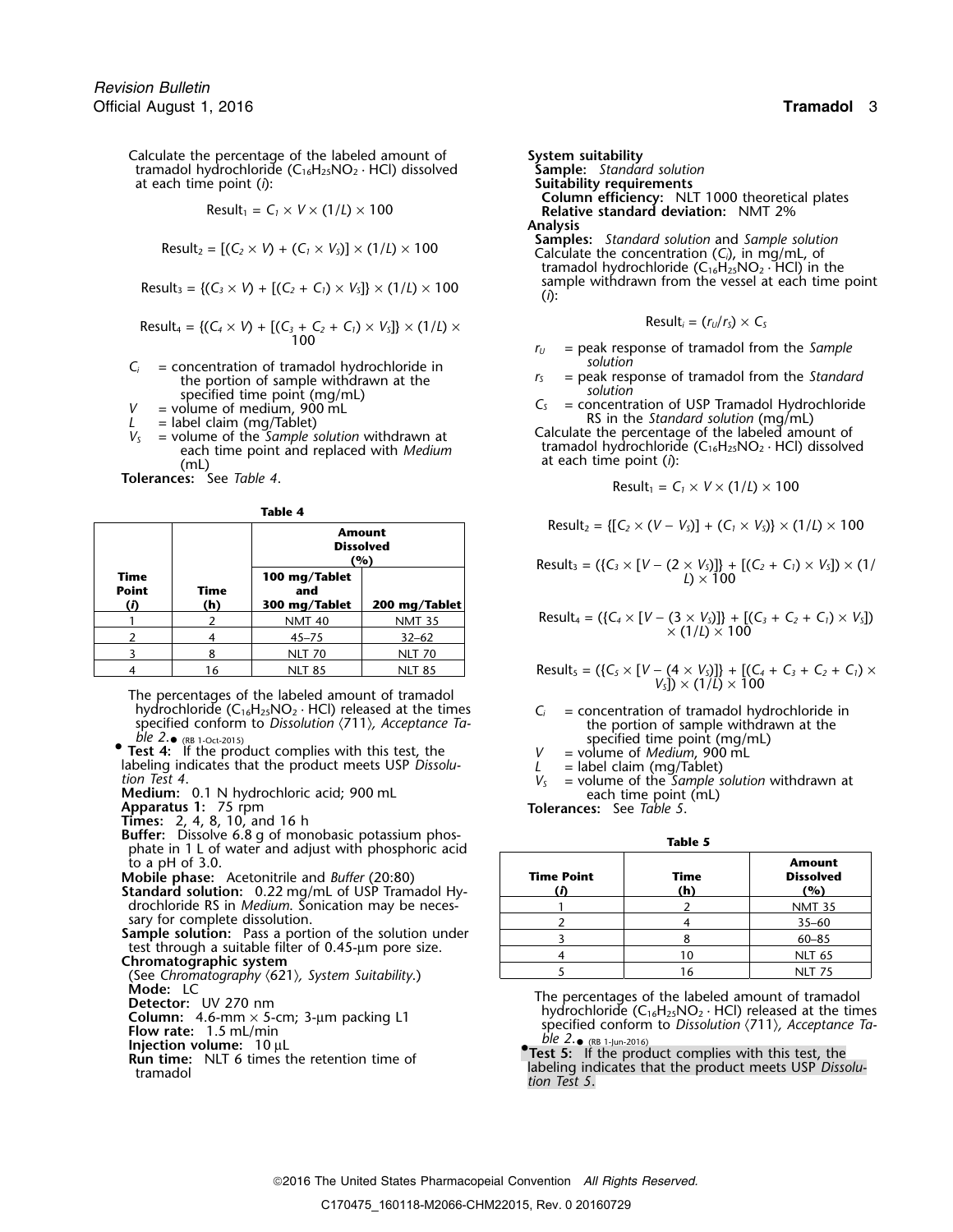**Medium:** 0.1 N hydrochloric acid; 900 mL<br> **Apparatus 1:** 75 rpm<br> **Times:** 2, 4, 8, 10, and 16 h Standard solution: (L/900) mg/mL of USP Tramadol<br>Hydrochloride RS in Medium, where L is the label claim in mg/Tablet Sample solution: Withdraw NLT 8 mL of the solution under test, and pass through a suitable filter of 0.45um pore size, discarding the first 4 mL of the filtrate. Replace the volume withdrawn with the same volume<br>of *Medium*. **Instrumental conditions**<br> **Mode:** UV<br> **Mode:** UV<br> **Mode:** UV<br> **Mode:** UV<br> **Mode:** UV<br> **Mode:** UV<br> **Mode:** UV<br> **Mode:** UV<br> **Mode:** UV<br> **Mode:** UV<br> **Mode:** UV<br> **Mode:** UV<br> **Mode:** UV<br> **Mode:** UV<br> **Mode:** UV<br> **Mode:** UV<br> **M** • (RB 1-Aug-2016) **For Tablets labeled to contain 100 mg:**<sup>1</sup> cm • **<sup>U</sup>NIFORMITY OF DOSAGE UNITS** 〈**905**〉**:** Meet the **For Tablets labeled to contain 200 and 300 mg: requirements 0.5 cm Blank:** *Medium* **IMPURITIES System suitability Sample:** *Standard solution Change to read:* **Suitability requirement Relative standard deviation:** NMT 2.0% •**Samples:** Standard deviation. The Tativity 2.0%<br> **Calculate the concentration (C<sub>i</sub>)**, in mg/mL, of<br>
tramadol hydrochloride (C<sub>16</sub>H<sub>25</sub>NO<sub>2</sub> · HCl) in the<br>
sample withdrawn from the vessel at each time point<br>
(i):<br>
(i):<br>

$$
Result_i = (A_U/A_S) \times C_S
$$

 $C_s$  = concentration of USP Tramadol Hydrochloride  $C_s$  = concentration of USP Tramadol Hydrochloride stock solution RS in the *Standard solution* (mg/mL) *stock solution*

Result<sub>4</sub> = {
$$
(C_4 \times V)
$$
 + [ $(C_3 + C_2 + C_1) \times V_5$ ]  $\times$  (1/*L*)  $\times$   
100

 $\times$  100

- $C_i$  = concentration of tramadol hydrochloride in  $\begin{array}{ccc} \text{(See Chromatography (621), System Suitability.)} \\ \text{the portion of the sample with drawn at the \end{array}$  **Mode:** LC the portion of the sample withdrawn at the **Mode:** LC specified time point (mg/mL)<br>= volume of *Medium*, 900 mL
- 

*<sup>V</sup><sup>S</sup>* = volume of the *Sample solution* withdrawn at **Flow rate:** 0.6 mL/min each time point and replaced with *Medium*<br>(mL)

**Tolerances:** See Table 6.

| <b>Time Point</b><br>(i) | <b>Time</b><br>(h) | <b>Amount</b><br><b>Dissolved</b><br>(%) |
|--------------------------|--------------------|------------------------------------------|
|                          |                    | <b>NMT 15</b>                            |
|                          |                    | $7 - 37$                                 |
|                          |                    | $49 - 74$                                |
|                          | 10                 | 64-89                                    |
|                          | 6                  | <b>NLT 85</b>                            |

- 
- 
- ing in 20% of the flask volume of methanol. Sonicate if Result*<sup>i</sup>* = (*AU*/*AS*) <sup>×</sup> *<sup>C</sup><sup>S</sup>* necessary, and dilute with water to volume.
- *<sup>A</sup>* **System suitability solution:** 2.5 <sup>µ</sup>g/mL each of USP *<sup>U</sup>* = absorbance of the *Sample solution A*<sub> $U$ </sub> = absorbance of the *Sample solution*<br>*A<sub>s</sub>* = absorbance of the *Standard solution*<br>*C<sub>s</sub>* = concentration of USP Tramadol Hydrochloride **Standard Compound A RS** in *Diluent*, from the *System suitability*
- Calculate the percentage of the labeled amount of **Standard stock solution:** 0.05 mg/mL of USP tramadol hydrochloride (C<sub>16</sub>H<sub>25</sub>NO<sub>2</sub> · HCl) dissolved **the tramadol Hydrochloride RS** in *Diluent* prepared by disat each time point (*i*):  $\frac{1}{2}$  is the flask volume of methanol. Soni-<br>at each time point (*i*): cate if necessary, and dilute with water to volume.
	- Result<sub>1</sub> =  $C_1 \times V \times (1/L) \times 100$  **Standard solution:** 2.5 µg/mL of USP Tramadol Hydrochloride RS in *Diluent*, from the *Standard stock solution*
- $\text{Result}_2 = \left[ (C_2 \times V) + (C_1 \times V_3) \right] \times (1/L) \times 100$  hydrochloride in *Diluent*. Finely powder NLT 20 Tablets. Transfer a portion of the powder, equivalent to 300 mg of tramadol hydrochloride, to a 250-mL volumetric Result<sup>3</sup> = {(*C<sup>3</sup>* <sup>×</sup> *<sup>V</sup>*) + [(*C2*<sup>+</sup>*C1*) <sup>×</sup> *<sup>V</sup>S*]} × (1/*L*) ×<sup>100</sup> flask. Add about 50 mL of methanol and heat in a water bath for 20 min at about  $60^{\circ}$ , with intermittent shaking to disperse the powder. Sonicate for 10 min. Add 100 mL of water, and sonicate with intermittent shaking for 10 min. Shake the flask vigorously for 10 min using a mechanical shaker. Dilute with water to Result<sub>s</sub> = { $(C_5 \times V)$  +  $[(C_4 + C_3 + C_2 + C_1) \times V_5]$ } × (1/*L*) volume, pass through a suitable nylon filter, and collect the filtrate after discarding the first 4 mL of filtrate. **Chromatographic system**
- *<sup>V</sup>* = volume of *Medium*, 900 mL **Column:** 2.1-mm × 10-cm; 1.7-µm packing L1 *L* = label claim (mg/Tablet) **Column temperature:**  $50^\circ$ <br> $V_s$  = volume of the *Sample solution* withdrawn at **Column temperature:** 0.6 mL/min **Run time:** 6 min<br>**System suitability** 
	- **Samples:** *System suitability solution* and *Standard solution*
	- **Suitability requirements**
	- **Resolution:** NLT 3.0 between tramadol related compound A and tramadol, *System suitability solution* **Column efficiency:** NLT 5000 theoretical plates, *Standard solution*
	- 2016 The United States Pharmacopeial Convention *All Rights Reserved.*